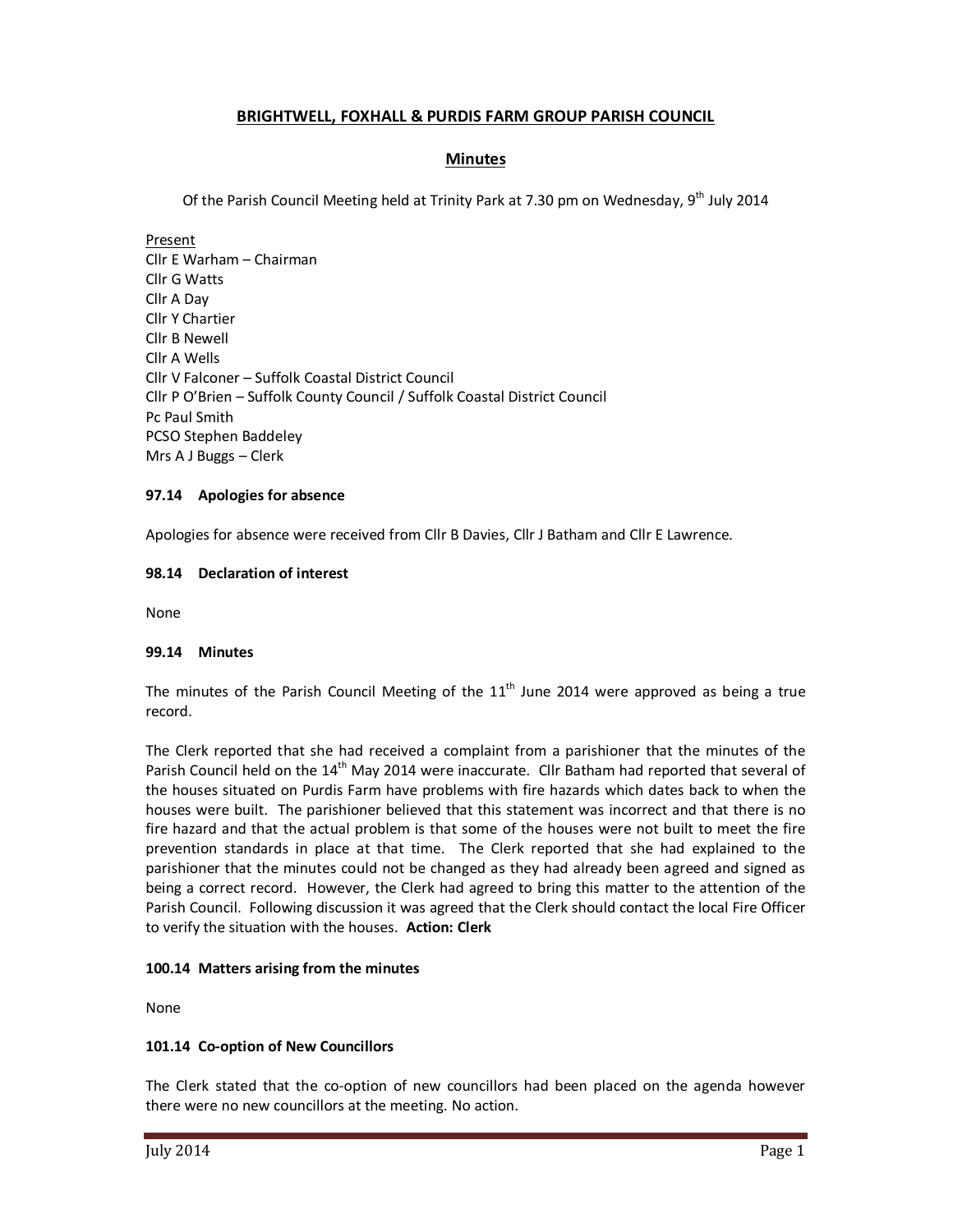### **The meeting was adjourned to receive reports from:**

• Cllr O'Brien – Suffolk County Council / SCDC Council – written report

# Suffolk County Council

# **Wind–farm off Suffolk Coast**

Suffolk's place at the centre of the off-shore wind industry has been assured. The East Anglia One project has been approved by the government, heralding a boost for the regional economy, estimated at £500million, and the potential for over 1,600 new jobs. The planned development, for up to 240 wind turbines, is the largest to be approved in the UK and is predicted to generate enough power to meet the equivalent annual electricity demands of around 820,000 homes. The project, a joint venture between ScottishPower Renewables and Vattenfall, could see construction begin in 2017 with power being exported in 2019. The benefits to the county will be enormous and will see new jobs created, business opportunities opening and extra investment in the local economy.

# **New Measures to Tackle Alcohol**

A new report to the Suffolk Health & wellbeing Board unveils the long term damage caused by the excessive consumption of alcohol. Approx. 182,000 working days are lost each year through overindulgence, and the cost to the NHS in Suffolk for 2009/10, was £48million, with a further £15m as a result of alcohol-related crime. These figures form part of the first integrated alcohol strategy for Suffolk, bringing together local councils, health, the voluntary sector, police and the alcohol industry to promote sensible drinking and tackle the negative impacts of excessive alcohol use. The key strategy themes include: establishing safe and sensible drinking as the norm; preventing further increases in levels of ill health caused by alcohol; improving the health of problem drinkers; reducing the incidence of alcohol-related crime and anti-social behaviour; and developing a Suffolk public health responsibility to work with local producers and suppliers of alcohol.

# **New £6m Care Home**

A new £6 million state-of-the-art care home has opened in Mildenhall. The new 60 bed care home is the first of ten across the county by Care UK, as part of their £60million investment in care facilities in Suffolk.

# **Independent Help**

Four Suffolk councils are recruiting independent people to help maintain the high standards of councillor conduct. Four members of the public are needed to fill these roles within SCC, Ipswich Borough Council, Babergh and Mid Suffolk District Councils. They will be helping to deal with complaints and to advise councillors receiving a complaint. The councils are looking for those who are fair, pragmatic and committed to high standards of behaviour. They are also keen that those appointed should reflect the profile of the local community. A small annual allowance will be paid, together with a case fee and expenses. The time commitment would be roughly three hours a month.

• Cllr Falconer – Suffolk Coastal District Council – verbal report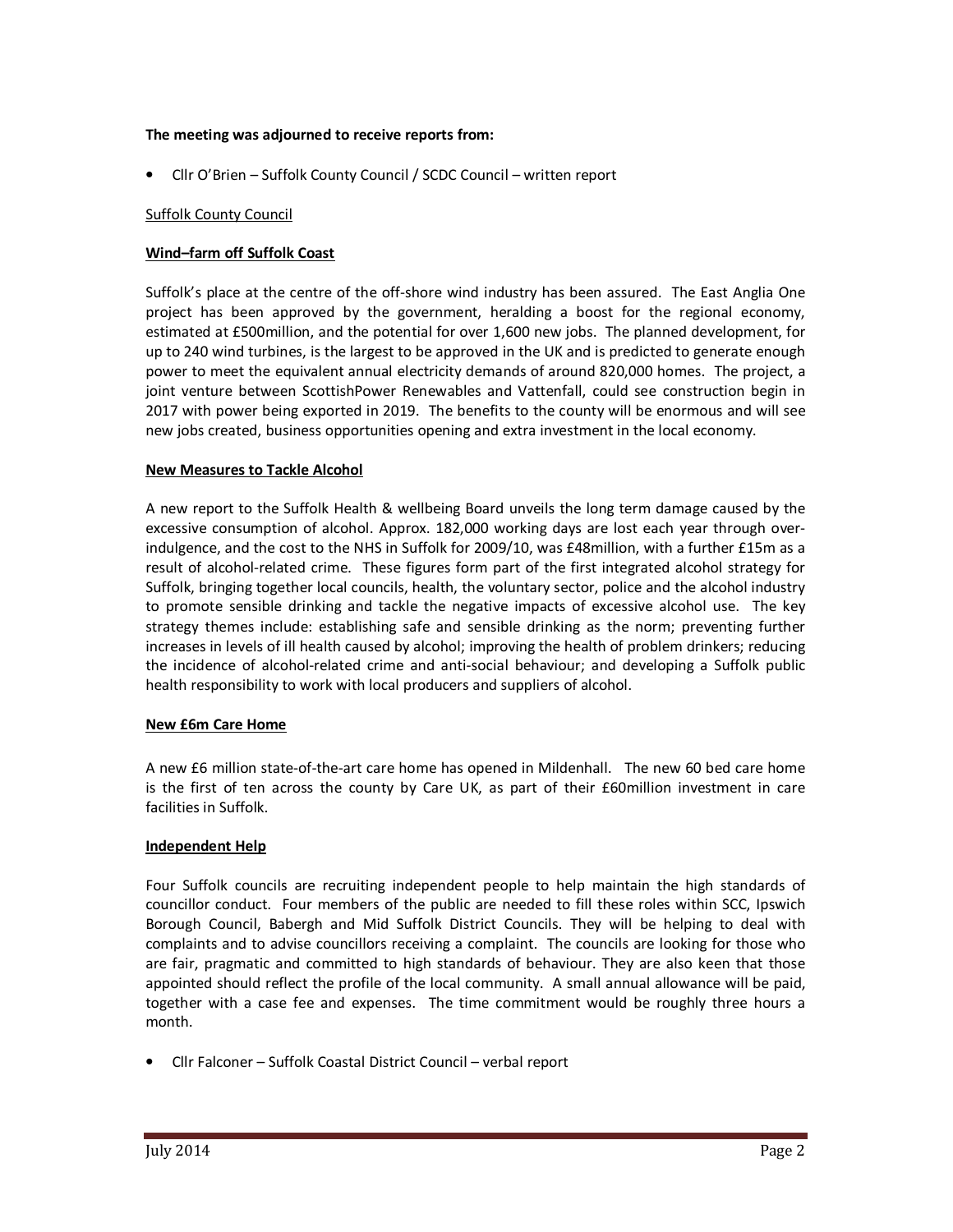Cllr Veronica reported that she had now moved house and her new contact details are available on the Suffolk Coastal District Council website: 18 Drybridge Hill Woodbridge IP12 4HB Telephone 01394 388243 veronica.falconer@suffolkcoastal.gov.uk.

# **Refuse Collection**

The refuse collection is being changed and residents may be allocated a different day for collection. The collection teams will be starting at 5 am therefore residents will need to put out their bins by 6 am on the day of collection. The new collection service will commence week commencing  $21<sup>st</sup>$  July 2014. The aim is to reduce costs by approximately £230,000.

• Suffolk Police – PC Paul Smith – written report

| Parish                        | No of Crimes Recorded | <b>Same Month Last Year</b> |
|-------------------------------|-----------------------|-----------------------------|
| Brightwell                    |                       |                             |
| Bucklesham                    |                       |                             |
| Foxhall                       |                       |                             |
| Levington                     |                       |                             |
| Nacton                        |                       | 4                           |
| Newbourne                     |                       |                             |
| Purdis Farm                   | 12                    | 14                          |
| Waldringfield                 |                       |                             |
| <b>Total Crime This Month</b> | 25                    | 29                          |

Period  $1^{\text{st}}$  June –  $30^{\text{th}}$  June 2014

This month's recorded crime was 25. The level of recorded crime for the same period in 2013 was 29.

**Newbourne** are again crime free this month.

**Brightwell** recorded 1 crime this month, between the dates 27/05 – 17/06, a caravan in storage on a farm, was entered and a sink and water pump removed.

**Levington** recorded 1 crime again this month, whereby various outbuildings on a large estate where entered overnight on the 9<sup>th</sup> of June and again on overnight on the  $10^{th}$  of June, various items were taken, a police direct message was issued and enquiries are still ongoing.

**Waldringfield** also recorded 1 crime this month. The pro shop at a local golf course was entered overnight on the  $11<sup>th</sup>$  June and various items were taken, a police direct message was issued, enquiries are on-going.

**Foxhall** had 2 reported crimes this month. Damage was caused to a vehicle in a private roadway, the offender was issued with a community resolution, and a person was charged with driving a motor vehicle whilst under the influence of drink/drugs.

**Bucklesham** had 3 reported crimes this month. 2 people were charged with Possession of a Class B Drug, and petrol was taken from a fuel tank of a parked car over 2 consecutive nights.

**Nacton** had 5 reported crimes again this month, a person received a police caution for Theft other. A car parked for over a week due to a breakdown was damaged by means unknown. An insecure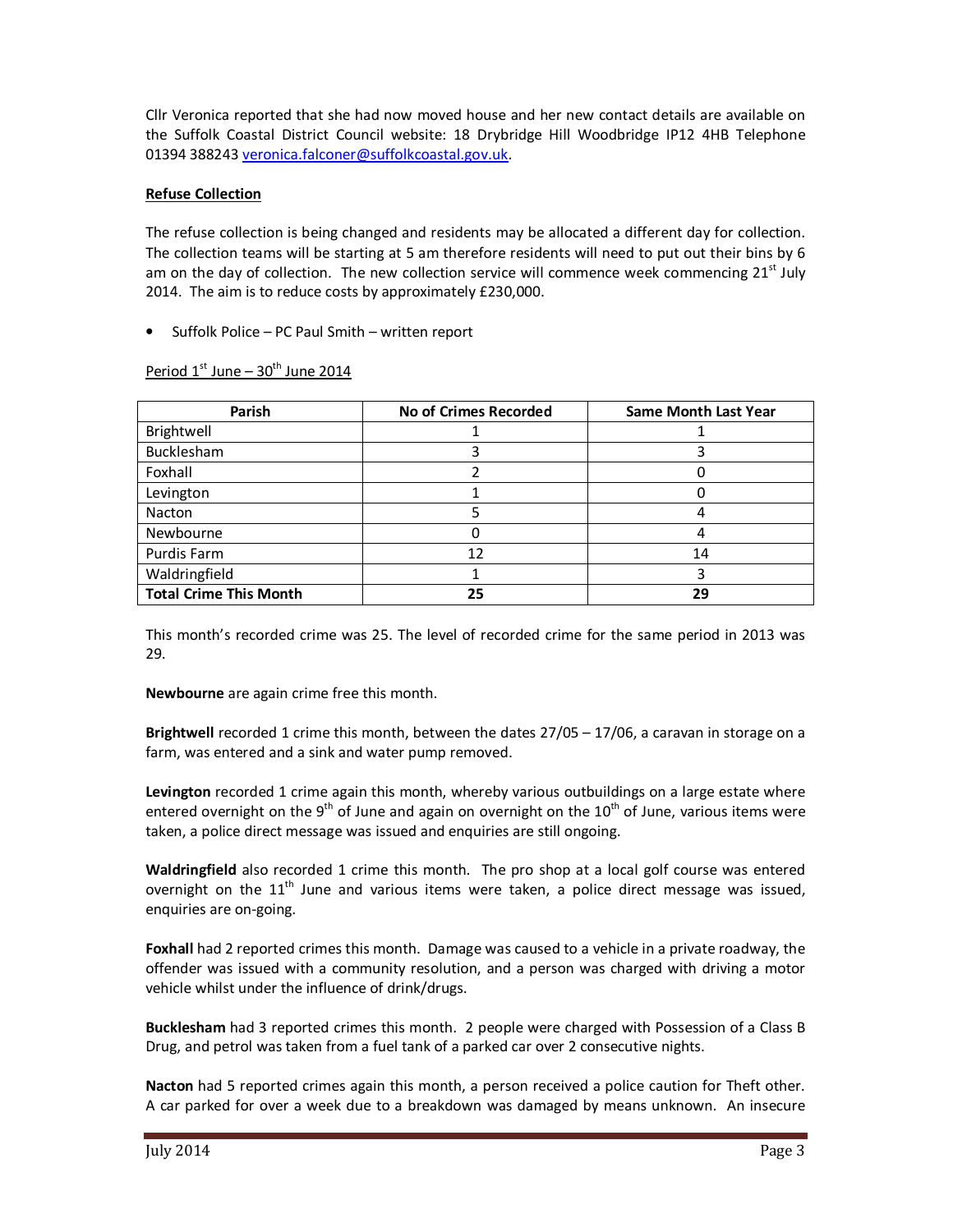shed was entered and items taken from within, the victim has been given Security advice. 1 person was charged with Criminal damage to a dwelling and assault.

**Purdis Farm** had 12 recorded crimes, all of these crimes relate to Sainsbury's.

### **A view of crime maps and data can now be found on the Internet** www.police.uk

The next Public Community Panel Meeting is being held at **Felixstowe Town Hall in Undercliff Road West from 6pm on Tuesday 15 July.** 

Please come and join us or email us at felixstowe.snt@suffolk.pnn.police.uk prior to these meetings with any issues you would like to be considered as one of the Priorities.

#### **The meeting was re-convened.**

### **102.14 Clerk's Report**

The Clerk's report had previously been circulated and it was agreed that some of the items should be discussed as per the agenda.

#### Parking

An email has been received from Suffolk Association of Local Councils which had previously been circulated.

Suffolk County Council has requested that this consultation be forwarded onto you.

Following research into local parking, Suffolk County Council has developed revised guidance to deliver appropriate levels of parking across the county. The guidance will provide policy advice and set advisory levels of parking for new development. Public consultation will run from the 23<sup>rd</sup> June to the  $4<sup>th</sup>$  of August.

The document can be viewed at:

http://www.suffolk.gov.uk/environment-and-transport/planning-and-buildings/planning-anddesign-advice/consultation-on-the-suffolk-advisory-parking-standards and comments can be sent to planning@suffolk.gov.uk

For further information about this consultation, please click on the below link to access the Suffolk CC website:

http://www.suffolk.gov.uk/environment-and-transport/planning-and-buildings/planning-anddesign-advice/consultation-on-the-suffolk-advisory-parking-standards/

#### Revised Code of Conduct

A notification has been received from Suffolk Association of Local Councils as follows:

It has been necessary to slightly revise the Suffolk Local Code of Conduct for Town and Parish Councils to ensure consistency with the principal councils. In particular, it was necessary to remove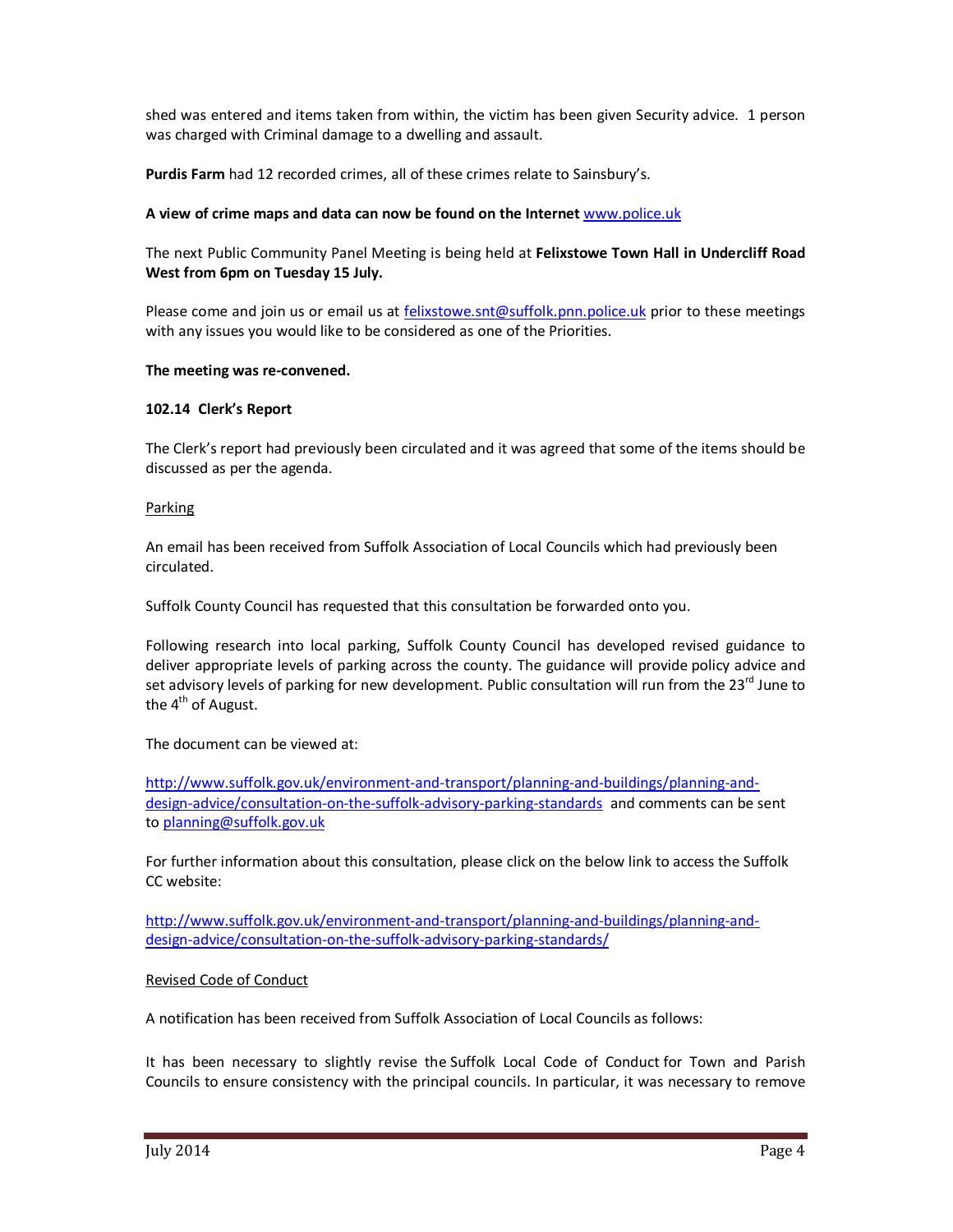an unnecessary restriction from paragraph 7.2 which required applications for a dispensation to be approved at a meeting before that at which it was required.

The opportunity has also been taken to update the supporting forms and documents that accompany the Code, together with a new flow-chart to assist councillors and non-councillor members of committees/sub-committees. Hard copies have been sent this week to each member council with the latest edition of The Local Councillor, but all of them can be obtained from the SALC website http://salc.onesuffolk.net/login/members-area/resources/governance-code-of-conduct

Access to the SALC website listed below:

A briefing paper is attached but it is stressed that Councils will need to adopt the revised Code of Conduct (this has been framed with a box and dated June 2014 to reduce confusion). However, although new forms are available, there is no requirement for existing councillors to re-register their interests.

The Local Councillor also includes information about a change in advice, meaning councillors who are Council Taxpayers should no longer seek a dispensation before being involved in debate about precept-setting. However, where a whole-term dispensation has already been granted, there is no need to take any further action, but such dispensations will not require to be considered from next May.

# Individual Electoral Regulations (IER)

As from the  $10^{th}$  June 2014 IER will be introduced.

Instead of using a household form to register to vote, everyone will take responsibility for their own registration. In order to apply, a person will need to provide their National Insurance number and date of birth. This will be used to verify that the person making the application is who they say they are and will in turn reduce the risk of fraud and inaccurate entries on the register. With IER, the first time, people will also be able to register on line. IER will make registering to vote safer and more convenient.

From June any new application to register will be made individually. It can be made on line at www.gov.uk/register-to-vote or on a paper form. Applications will be checked against government records before they can be added to the register. An IER Digital Service has been created to support Electoral Registration Officers carrying this out. All currently registered electors will have their name and address checked against government records so that they can be confirmed under IER. The vast majority of those on the register will confirm and will be automatically transferred to the 'IER register' without having to do anything. Each currently registered elector will then receive a letter from their local Electoral Registration Officer to let them know that either:

- They have confirmed and been successfully transferred to the 'IER register' and do not need to do anything further.
- They need to provide additional information to their Electoral Registration Officer in order to be registered under IER.

From July the Electoral Commission will run a national IER publicity campaign encouraging people to look out for their letter. More work will be done by local Electoral Registration Officers to ensure that everyone who should be on the register has had a chance to apply and they will also check that their register has had a chance to apply and they will also check that their register is accurate.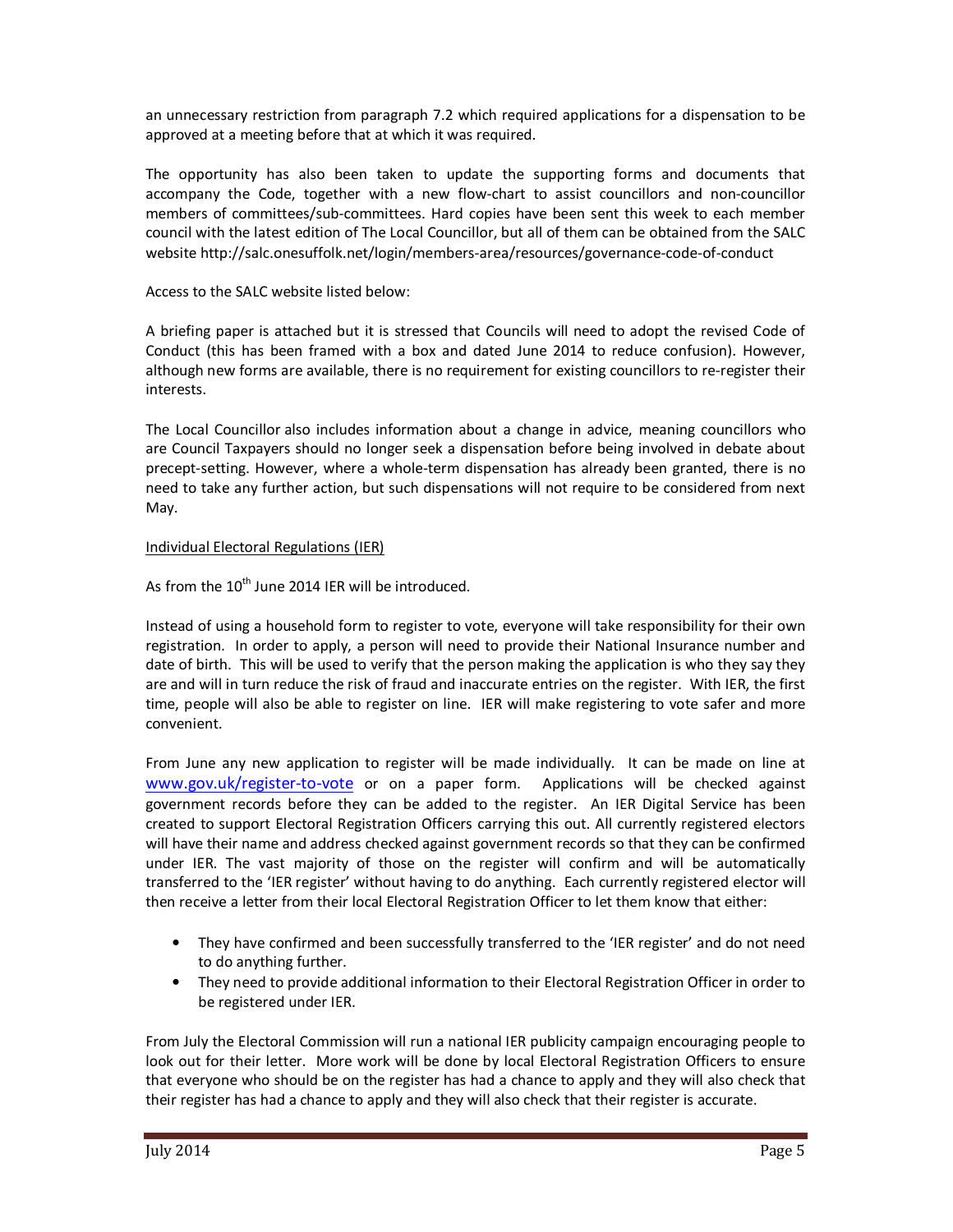### **103.14 Planning**

### Planning Application for Consideration

DC/14/1992/FUL Heather Lea Elmham Drive Foxhall – Side rear extension and loft conversion to create first floor accommodation – No objection

#### **SCDC Planning Application Decisions**

DC/14/1227/FUL Land Rear of Caris House and Brook House Purdis Farm Lane Purdis Farm – Demolition of existing dwelling and erection of 5 dwellings (resubmission) – Refused

A letter had been received from Suffolk Coastal District Council stating that the above application had gone to appeal. All comments must be received by  $6<sup>th</sup>$  August 2014 and must quote the appeal reference number APP/J3530/A1412221040. Cllr Falconer stated that although the Parish Council's comments would automatically be put forward to the Secretary of State she recommended that the Parish Council resubmit their comments. **Action: Cllr Watts / Clerk** 

### **104.14 Locality Budget 2014/2015**

At the last meeting the Parish Council had agreed to consider using part of the Locality Budget to install a rubber surface in the goal mouth of the children's play area in Murrills Road. The Clerk reported that she had now received the plan for the proposal from Cllr Lawrence which would enable her to obtain quotations for the work. **Action: Clerk** 

#### **105.14 Woodland Adjacent to Whitethorn Road**

The Clerk reported that an email had been received from a resident in Whitethorn Road asking whether the Parish Council would be prepared to cover the cost of the tree work required. The Clerk had contacted Suffolk Association of Local Councils asking their advice on the legality of funding this work. The Clerk reported that she had received an email from SALC stating that if the trees are on private properties then the maintenance of them is the responsibility of the householders. If outside private property then it will be the responsibility of either the District Council, or if it abuts a road etc it would down to SCC Highways. If the Parish Council were to use S137 the auditors would probably query the expenditure. Additionally, they felt that the Parish Council would be setting a precedent. Cllr Wells proposed, seconded Cllr Warham that the Parish Council should not financially support the householder – all in favour. It was agreed that the Clerk should contact the householder explaining that the although the Parish Council would support him in his endeavour to seek a satisfactory outcome they could not support him financially and that the Parish Council would also contact Cllr Falconer. **Action: Clerk / Cllr Falconer** 

#### **105.14 SALC New Councillor Courses**

The Clerk stated that she had received up to date information on the new councillor courses currently available. Following discussion Cllr Warham proposed, seconded Cllr Watts that the Parish Council should fund Cllr Chartier to attend one of the two day events – all in favour. **Action: Clerk / Cllr Chartier** 

#### **106.14 Finance**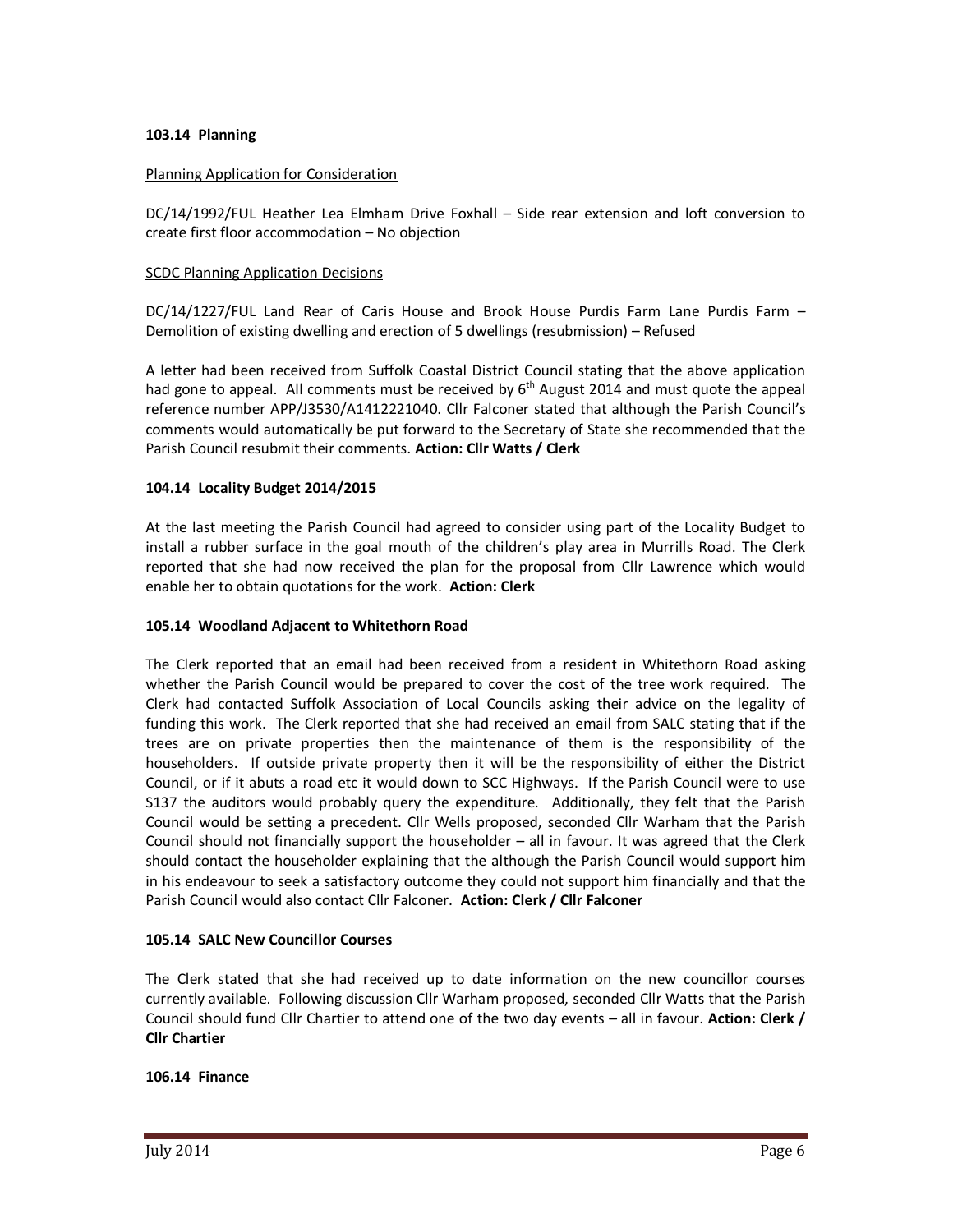Income None Expenditure Clerk's Salary and Expenses June 2014 **Example 2014 Example 2014 E295.48** HMRC Tax April-May 2014 **Example 2014 Example 2014 Example 2014 Example 2014** Brightwell PCC **E200.00** Bucklesham & Foxhall Village Hall **Example 200.00** and the state of the state of the state of the state of the state of the state of the state of the state of the state of the state of the state of the state of the state o

Cllr Warham proposed, seconded Cllr Watts that the above expenditure is approved – agreed. **Action: Clerk** 

# **107.14 Correspondence**

- a. Letter received from Suffolk Coastal District Council outlining the proposed changes to the Refuse Collection Service.
- b. Temporary Closure of the U3207 Kennels Road Foxhall

Letter received from Suffolk County Council Head of Legal Services stating that they are intending to make an order to carry out carriageway repairs under Road Traffic Regulation Act 1984: Section 14.

### **108.14 Meetings attended by councillors / clerk**

a. Cllr Newell reported that Cllr Warham and herself had attended the recent "World of Planning Event" at Suffolk Coastal District Council which had been held to train councillors on the Public Access System.

#### **109.14 Members questions to the Chairman**

a. Cllr Newell reported that she had received a complaint from a resident who lives at Lodge Farm Cottage regarding flooding problems in Purdis Road. Wally says that the problem is caused by a fly-tip of hedge trimmings, etc from a lorry some 18 months ago that has filled the deep ditch. Previously Highways had attended every year with a suitable digger and kept it clear of silt but this year it has not happened. During the last flooding the Fire Service had to push a car out of the water because the driver couldn't get out of the car and they had to close the road. The resident is concerned that emergency services might not get into his property if required which is alongside the affected stretch of road.

He makes a strong point that the clearing of the ditch needs to be done now while the weather is good and not leave it until more rain arrives.

The Clerk contacted Malcolm King at Suffolk County Council who has visited the site and has agreed to place an order for their contractor for the work to be completed as soon as possible. Additionally he is going to ask them to sweep the road and also clean out the drainage soakaway which is on the other side of the farm entrance at the same time.

b. Cllr Wells asked when Richard could install the two Purdis Farm seats. The Clerk stated that the seat on the green area of Murrills Road could go ahead but the Parish Council are waiting approval of the licence from Suffolk County Council. **Action: Cllr Wells / Clerk** 

#### **110.14 Date of next meeting**